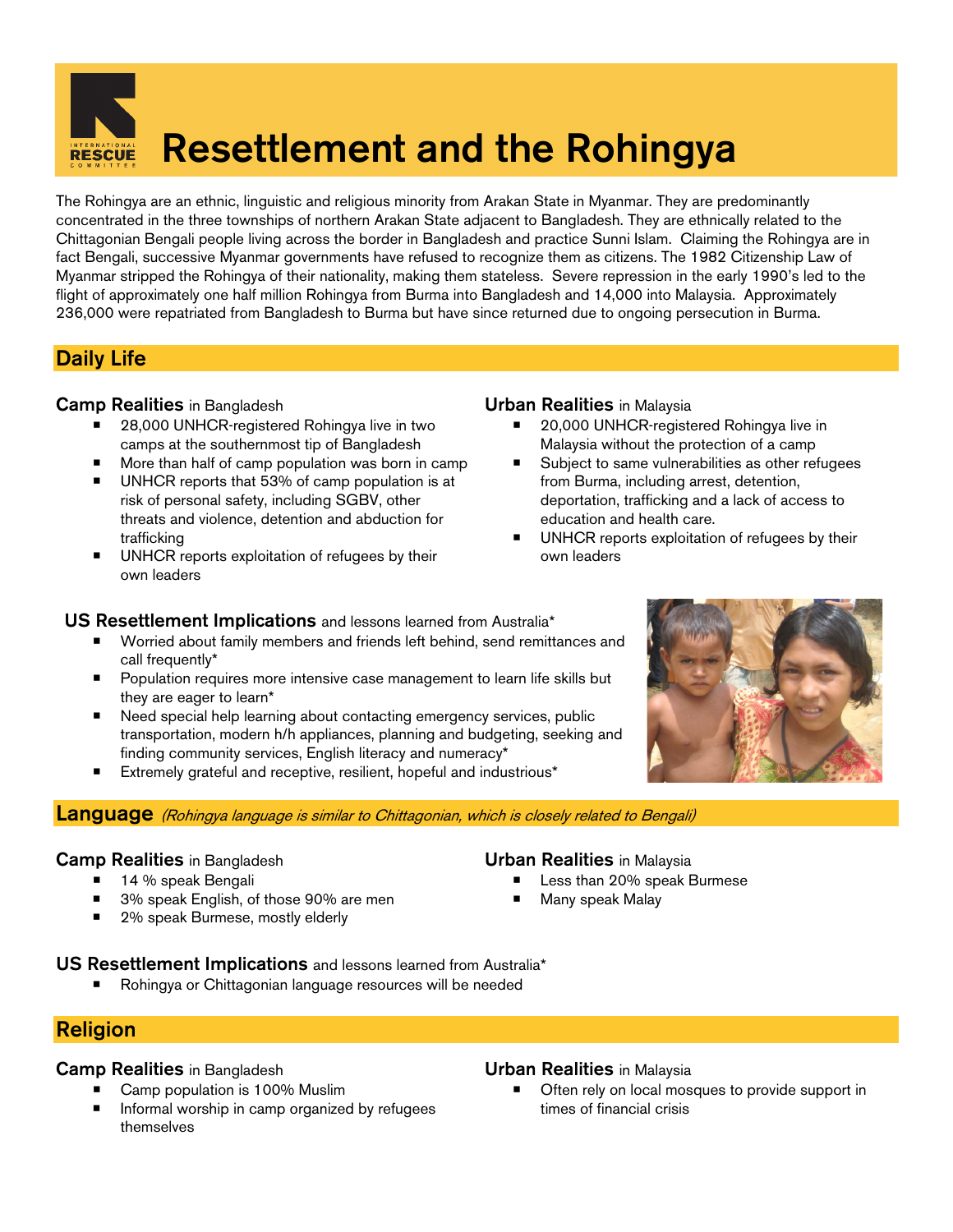### **US Resettlement Implications** and lessons learned from Australia\*

- Want to be able to pray in mosques
- Mosques offer comfort in familiar rituals and ceremonies and provide context for adjustment as Muslims to new husband/wife role expectations, care and discipline of children, dress and cultural norms\*

# **Women/Girls**

### **Camp Realities** in Bangladesh **Urban Realities** in Malaysia

- Religiously conservative, wear burkhas<br>■ Mostly illiterate
- Mostly illiterate
- Polygamy practiced by 10% of camp population
- **UNHCR** reports that sexual and gender-based violence is a major yet underreported protection concern
- **UNHCR** reports that some practice early marriage at 13 or 14, when puberty reached
- Girls stop going to school at puberty for security reasons
- Women do not work or do shopping in camp for security reasons

Women typically do not work outside the home, some street selling and domestic work close to home



### **US Resettlement Implications** and lessons learned from Australia\*

- Most cannot sign their name
- Single mothers may not want to live apart from each other
- Single mothers have most challenges very fearful, difficulty with solo parenting and discipline, living on a limited budget, managing the household, leaving younger children in the care of older siblings\*
- A needle, thread and fabric might help them feel at home

# **Families**

### **Camp Realities** in Bangladesh **Urban Realities** in Malaysia

- Average family destined for resettlement has four children
- 20% of households are headed by single women
- **Family sizes fall along educational lines, more** schooling, fewer children
- Camp schools only reach grade 5
- Children run throughout camp without supervision
- Many young children do not wear clothing from the waist down and urinate on the ground
- UNHCR reports that many children are forced to work at an early age (same activities as adults)
- **UNHCR** reports that domestic violence is rampant

### **UNHCR** estimates that only slightly over 20% of

- the registered population of school-aged children is obtaining any form of education, in community-run or religious schools.
- Boys often work as unskilled laborers to help support the family

### **US Resettlement Implications** and lessons learned from Australia\*

- Will need comprehensive information and coaching on child safety and parenting
- $\blacksquare$  Many children will be attending school for the first time
- Diapers and child toileting practices will be new to most
- Require education on domestic violence laws and protections